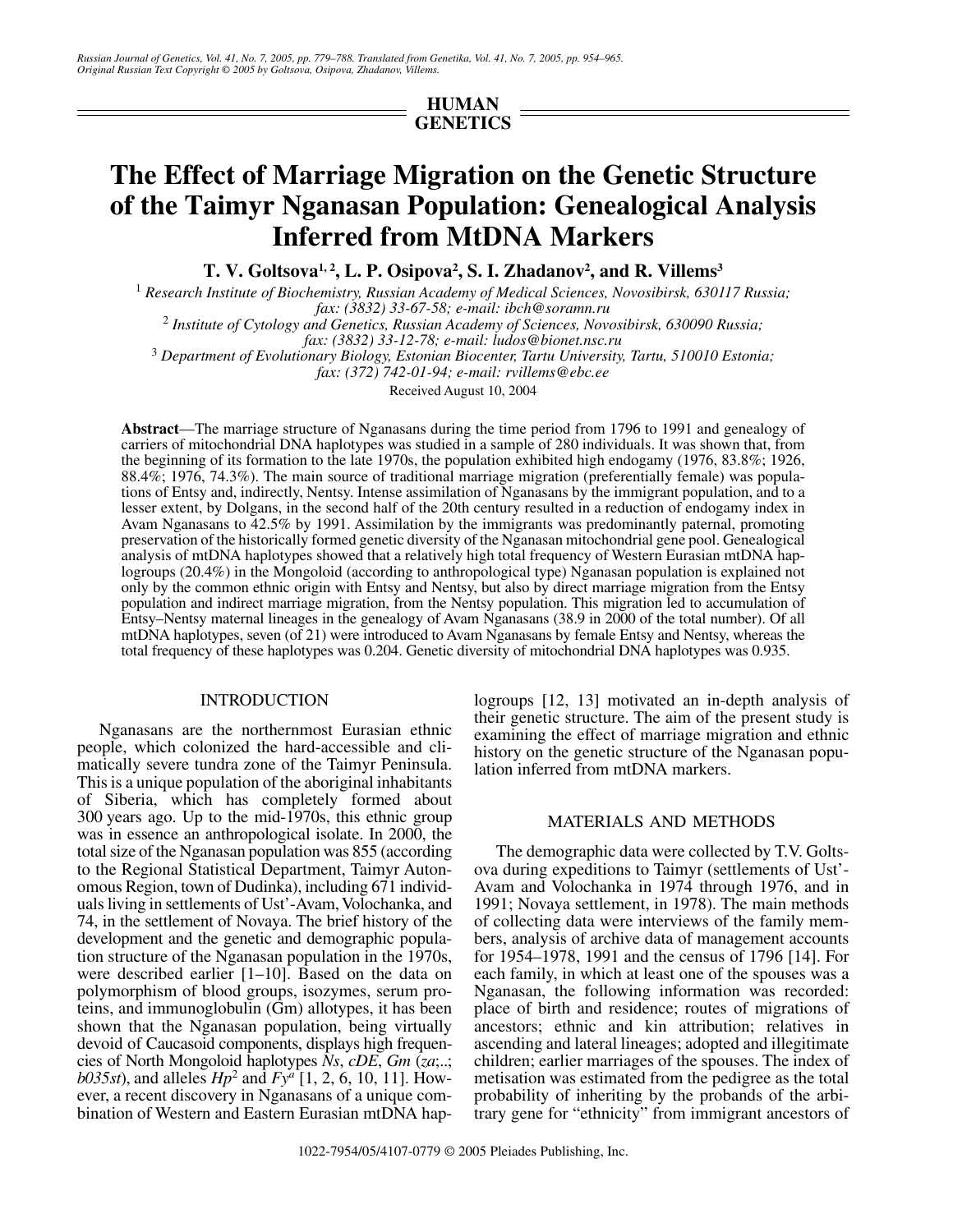another (not Nganasan) ethnic group. The index was computed as follows: the values of  $\alpha_i = (1/2)^n$  (where *n* is the number of steps in the pedigree from the immigrant ancestor to the probands and *i* is the number of immigrant ancestors of the proband) were calculated for all immigrant ancestors in the proband's pedigree and then summed over all *i*'s. In addition, the data on the marital structure in Nganasans and Entsy from works by Dolgikh [15] were analyzed. Osipova and Karafet collected 280 blood samples during an expedition of 2000 in Ust'-Avam, Volochanka, and Dudinka (Taimyr Autonomous Region). Sampling of peripheral venous blood was conducted after filling out a questionnaire and giving a written informed consent by the subjects examined. Analysis of pedigrees three to four generations in depth identified 107 subjects not related maternally, while a further increase of depth of the analysis up to four–seven generations allowed combining the initially independent maternal lineages into nuclear families, thereby limiting their number to 54. Children of recent mixed marriages of Nganasans with Dolgan women were excluded from analysis of mtDNA haplotype distribution. The genealogical stage of analysis is of key significance for population-genetic studies, because it permits maximum validity of estimating (reconstructing) the historically formed genetic diversity of Nganasans along the maternal lineage and in this connection estimate the contribution of traditional marital migrants before the assimilation of Nganasans by other aboriginal peoples and immigrant populations in the second half of the 20th century.

Genotyping of mtDNA haplotypes was performed at Estonian Biocenter (Tartu) by S.I. Zhadanov. Genomic DNA was extracted from a suspension of cell elements by phenol–chloroform procedure after incubation with proteinase K [16]. The primary nucleotide sequence was determined for I (16024–16383) hypervariable segment of the control mtDNA region HVS-1 using ABI 377A Automated DNA Sequencer (Applied Biosystems) and fluorescence terminating kit DYEnamic ET (Amersham Pharmacia Biotech). To amplify these segments and sequence the amplified DNA fragments, primers of the complementary sequence were used both for light and heavy mtDNA strands. Mitochondrial haplogroups were identified by restriction mapping of informative polymorphic mtDNA sites after their amplification in PCR [17–19]. Genetic diversity of mtDNA types was estimated as  $H = (1 - \sum x_i^2)N/(N-1)$ [20], where  $x_i$  is the population frequency of the mtDNA haplotype and *N* is the sample size.

*History of the Nganasan population.* Ethnographic studies [21–24] indicate that the Nganasan population has formed as a result of assimilation of Paleoasian people by Samodians (including the ancestors of Tundra Entsy) coming from the south and Tunguses. According to these sources, five major ancestral Nganasan groups formed prior to the 17th century: Kuraks (Kosterkins) and Pyasid Samoyeds (Momde), who are descendants of the Paleoasians assimilated by Samodians arrived from the south; Tavgi (Chunanchar and Porbins) and Vanyadyrs (the future Vadey Nganasans) resulting from the Tungus assimilation of Paleoasians; and Tidirises (Turdagins)—descendants of Tunguses assimilated by Kuraks, Pyasid Samoeds, and ancestors of Tundra Entsy. Paleoasian and Tungus languages were lost, and Nganasans adopted Samodian as their language [21].

Yenisei Nentsy and Entsy, western neighbors of Nganasans, are closest to the latter in language and ethnic origin [24]. Nentsy, Entsy, and Nganasans have a common anthropological type with Mongoloid features increasing in this series [25]. The evidence on anthropological similarity of these three ethnic groups is in good agreement with the results of analysis of genetic distances between 28 Siberian populations at 62 diallelic markers of nonrecombining Y-chromosomal regions [26], which showed that similarity of Nentsy, Entsy, and Nganasans are most similar to one another.

For better understanding of the modern ethnic history of Nganasans and estimating the contribution of neighboring ethnic groups to their gene pool, including mitochondrial one, the marriage structure of Nganasans should be examined.

#### RESULTS AND DISCUSSION

#### *Dynamics of Marriage Structure in Nganasans*

Inhabiting extensive territories of Taimyr tundra from the Yenisei River shores at the west to the Kheta and Khatanga rivers at the east, Nganasans from the ancient times have been migrating in small groups on parallel routes southward and back following wild reindeer [21]. This nomadic life created intrapopulation isolation, which was counterbalanced by marital migration, caused by traditional taboo on marriages between close relatives up to second cousins [5]. Although the migration territory considerably reduced in the mid-20th century, the character of spreading of the Avam and Vadey Nganasans was largely preserved: the descendants of the Avam Nganasans migrating by western routes predominantly inhabit the settlement of Ust'-Avam, and descendants of those migrating by central routes, in Volochanka, while the Vadey Nganasans traditionally inhabit the easternmost areas (Novaya).

Table 1 presents the dynamics of the Nganasan traditional marriage structure over the period of two centuries. The Entsy population was virtually a single source of marital migrants (mainly women) for Nganasans from the late 18th century to the 1920s. This is in good agreement with the data by Dolgikh [15]. Predominantly Avam Nganasans contracted marriages with Entsy women, which is supported by the results of the estimation of Nganasan metisation index (our data of 1976) as an indicator of migration gradient of the "Entsy genes" to three Nganasan subpopulations. As seen from Table 2, metisation index significantly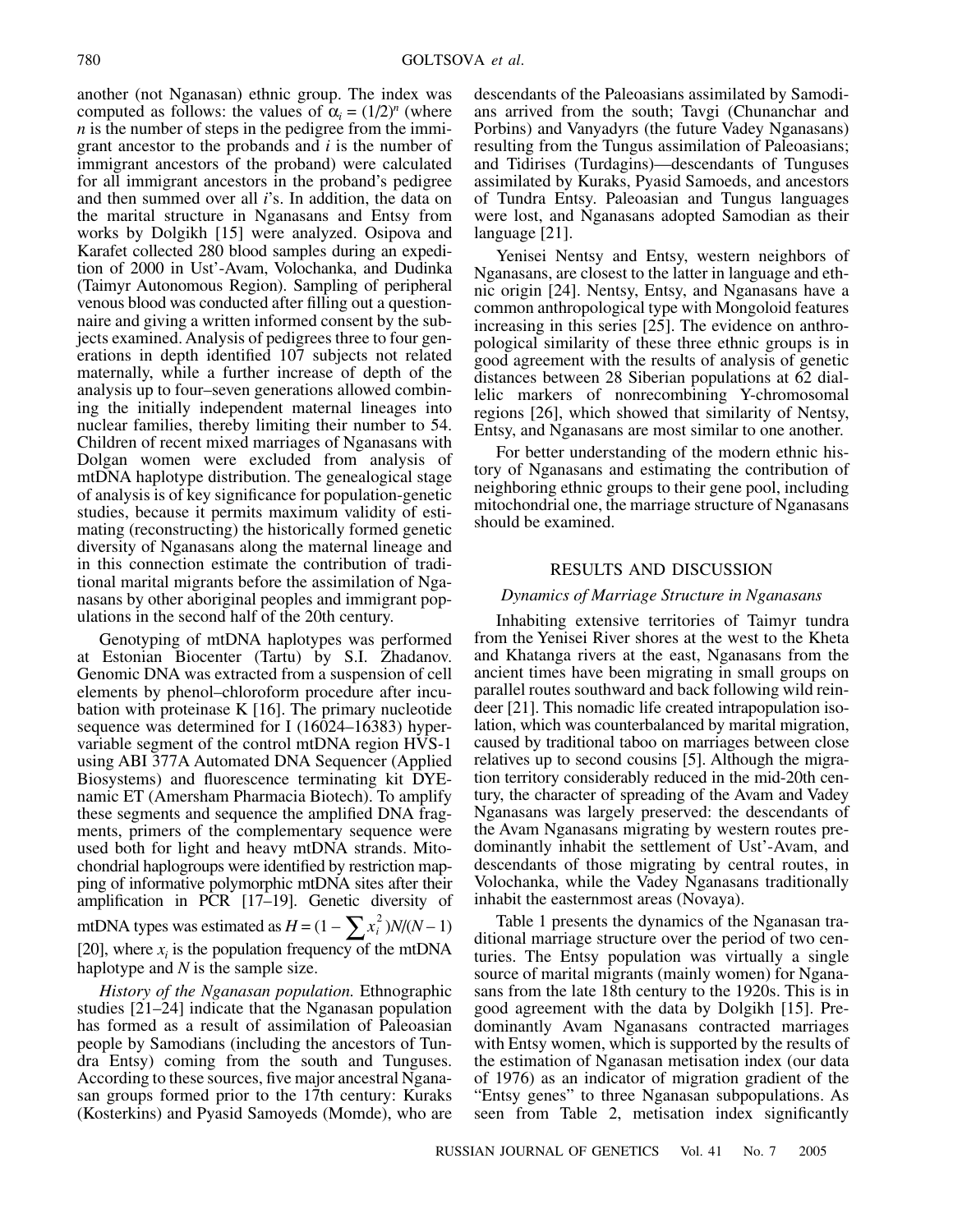|                                                 | Frequency of marriage types in subpopulations<br>(% of the total marriage number) |                       |                      |                      |                      |                     |  |  |
|-------------------------------------------------|-----------------------------------------------------------------------------------|-----------------------|----------------------|----------------------|----------------------|---------------------|--|--|
| Marriage type                                   |                                                                                   | Avam Nganasans        |                      |                      | Vadey Nganasans      |                     |  |  |
|                                                 | 1796*<br>$n = 117$                                                                | $1926**$<br>$n = 114$ | 1976***<br>$n = 170$ | 1991***<br>$n = 188$ | $1926**$<br>$n = 33$ | 1978***<br>$n = 33$ |  |  |
| Between Nganasans from one subpopulation        | 78.6                                                                              | 71.1                  | 48.8                 | 38.3                 | 27.3                 | 36.4                |  |  |
| Between Nganasans from different subpopulations | 5.2                                                                               | 14.0                  | 21.8                 | 4.2                  | 72.7                 | 57.6                |  |  |
| Nganasans-Entsy                                 | 16.2                                                                              | 14.9                  | 7.7                  | 3.7                  | 0.0                  | 0.0                 |  |  |
| Nganasans–Nentsy                                | 0.0                                                                               | 0.0                   | 2.4                  | 1.6                  | 0.0                  | 0.0                 |  |  |
| Nganasans–Dolgans                               | 0.0                                                                               | 0.0                   | 10.0                 | 16.0                 | 0.0                  | 3.0                 |  |  |
| Nganasans-Immigrants                            | 0.0                                                                               | 0.0                   | 9.4                  | 31.9                 | 0.0                  | 3.0                 |  |  |
| Other marriages                                 | 0.0                                                                               | 0.0                   | 0.0                  | 4.3                  | 0.0                  | 0.0                 |  |  |
| Total                                           | 100.0                                                                             | 100.0                 | 100.0                | 100.0                | 100.0                | 100.0               |  |  |
| Endogamy index for Avam and Vadey Nganasans     | 83.8                                                                              | 85.1                  | 70.6                 | 42.5                 | 100.0                | 93.9                |  |  |

|  |  |  |  | Table 1. Matrix of the traditional marriage structure of Nganasans in 1796, 1926, 1976–1978, and 1991 |  |  |  |  |
|--|--|--|--|-------------------------------------------------------------------------------------------------------|--|--|--|--|
|--|--|--|--|-------------------------------------------------------------------------------------------------------|--|--|--|--|

Note: *n*, the number of marriages.

\* Estimated by us based on the 1796 census of Avam Samoyeds (Nganasans) [14].

Endogamy index for Nganasans in total 1926—88.4; 1976–1978—74.3

\*\* Estimated by us using the data of Table 4 in Dolgikh's article [15].

\*\*\* Our data.

**Table 2.** Mean Nganasan–Entsy metisation index  $(x \pm s_x)$  by the paternal and the maternal pedigree lineages in settlements of Ust'-Avam, Volochanka, and Novaya (1976–1978)

| <b>Parameters</b> |                   | Avam Nganasans from two settlements | Vadey Nganasans,  | Total             |  |
|-------------------|-------------------|-------------------------------------|-------------------|-------------------|--|
|                   | Ust'-Avam         | Volochanka                          | Novaya settlement |                   |  |
| n                 | 225               | 350                                 | 119               | 694               |  |
| $x \pm s_r$       | $0.270 \pm 0.014$ | $0.138 \pm 0.009$                   | $0.021 \pm 0.005$ | $0.163 \pm 0.007$ |  |

Note: *n*, the number of people for which metisation index was calculated; differences between settlements significant at  $P < 0.001$ .

declines from 0.270 to 0.021 from the west eastwards—from Ust'-Adam and Volochanka (Avam Nganasans) to Novaya (Vadey Nganasans). A decrease in frequency of mixed marriages with Entsy was caused by a reduction in the migration territory of Nganasans and an increase in their distance from the Entsy migration routes, which resulted from the construction of Soviet collective farms, settlements and partial settling of Nganasans in the mid-20th century. Female Nentsy proved to be founders of 4.1% of maternal lineages in Nganasan pedigrees in 1976 and of 5.9%, in 1991, which is probably explained by stepwise marriage migration of women in the Nentsy–Entsy–Nganasans series. This suggestion is based on Dolgikh's data that in 1926, the Yenisei Nentsy population had 65 families that were not assimilated by Dolgans and Russians, in which the proportion of marriages of Entsy men with Nganasan women was 20%, and with Nentsy women, 26.2% [15]. Although when Nganasan men chose wives outside their population, they preferred Entsy women, who are closest to them in language and life style, the presented data on the marriage structure among Entsy indicate that the future wife could be the Entsy–Nentsy metis, as shown in the pedigree in Fig. 1. Another variant of Nentsy contribution to the Nganasan population is a rare practice of adoption of Nentsy orphans by Nganasan families. An example is a founder of a maternal lineage, Nentsy woman Biyuptar, an adopted daughter from the Nganasan family of Turdagins. The process of partial mutual assimilation of Entsy and Nentsy has started as early as in the 17th century, which, in particular, resulted in the formation of Entsy clans originated from Nentsy—Tadobe (Sovalovs) and Bunalya (Tuglakovs), whose women married Nganasans [24].

The marriage structure of Nganasans significantly changed in the second half of the 20th century because of assimilation by immigrants and by Dolgans. According to Simchenko [22], in 1966 mixed marriages with these groups constituted less than 1%. Our data show that marriages with Dolgans accounted for 10.0% of the total marriage number in 1976 and 16.0% in 1991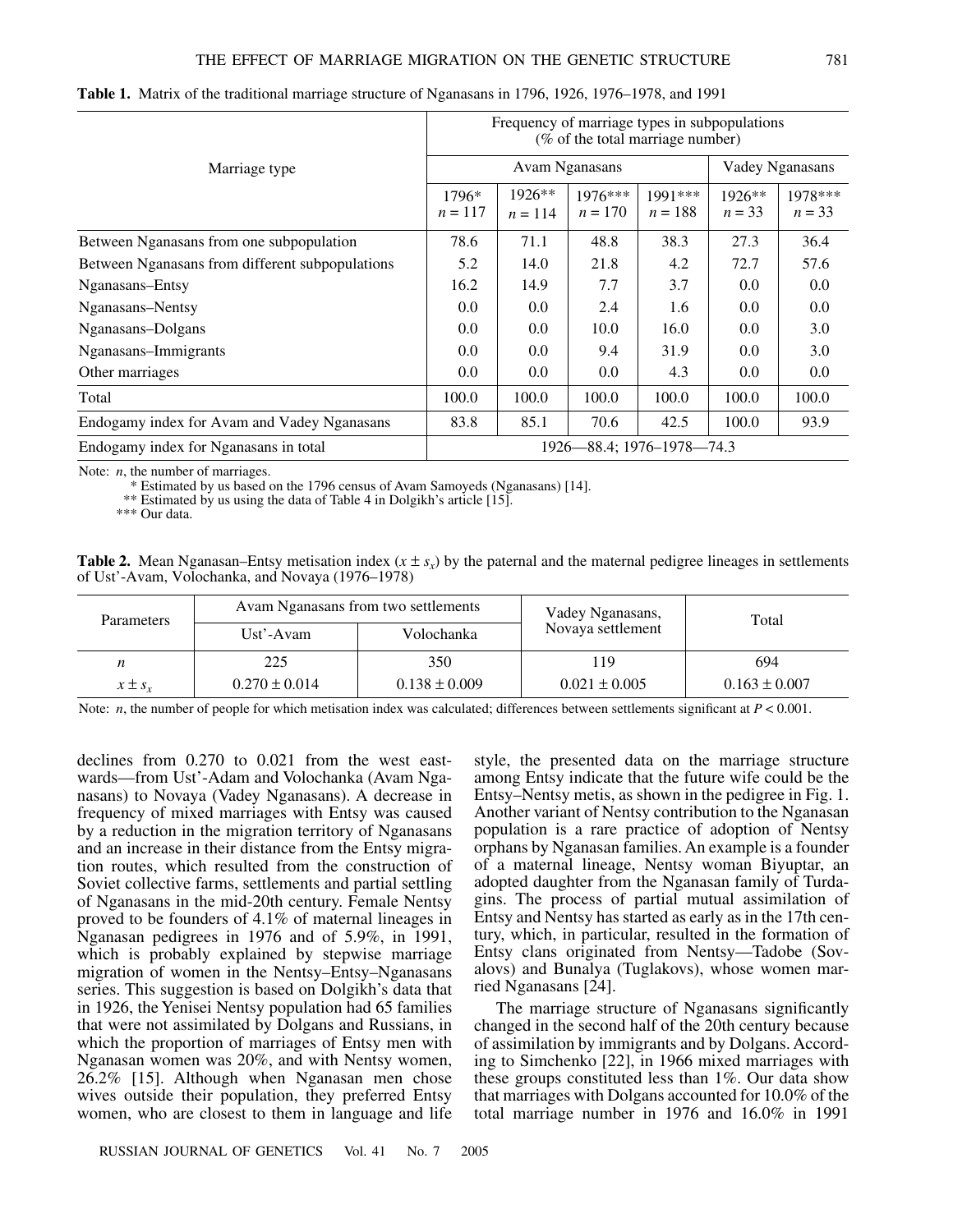

**Fig. 1.** Pedigree of haplotype *U2e: 051, 086, 129C, 183C, 189, 256, 362, 365* carriers (descendants of a Nentsy woman) in the Nganasan population. Nen, Nentsy; Ng, Nganasans; EnTug, the Entsy man Tuglakov. Here and in Figs. 2, 3, maternal offspring are designated by dark color.

(Table 1). Particularly interesting for reconstructing the Nganasan mitochondrial gene pool is analysis of the marriage dynamics with immigrant (Caucasoid) people. The data presented in Table 1 show that the frequency of this marriage type increased from 9.4% in 1976 to 31.9% in 1991 in places of dense Nganasan dwelling. As demonstrated by Dolgikh [15], Nganasans contracted marriages with immigrants since the second half of the 19th century. In 1795 through 1902, eleven Nganasan men registered their marriage with Russian women in church and one Nganasan man contracted marriage with a Dolgan woman [15]. These were poor Nganasan men, who had left their population and lived in the vicinity of Russian settlements, working as hired hands. They were often baptized Christians and gradually assimilated by the Russian population or, together with Russians and Yakuts, adopted Yakut language and joined the nascent Dolgan ethnic group. The offspring of these marriages did not return to their population. Only one marriage of a Nganasan from the Ngomde clan with the Russian Zatundrin peasant woman Barkhatova (contracted in 1856) is known, by which a woman, who was officially recognized as a Russian, joined the Nganasan community. However, this woman, as all Zatundrin peasants, could be a metis with a Tungus, Yakut, and (or) Nganasan admixture [15]. Based on genealogical analysis, we failed to reveal representatives of immigrant Caucasoids among the ancestors of Nganasans inhabiting the traditional territories.

As seen from Tables 3 and 4, Nganasan women contracted mixed marriages with immigrants far more frequently than men: the frequency of their marriages increased from 8.8% in 1976 to 30.3% in 1991. During this time, Nganasan men contracted very few marriages with Russian women: 0.6% in 1976 and 1.6% in 1991; their allegedly "Russian wives" proved to be illegitimate daughters of Nganasan women by Russian men.

Thus, based on ethnographic studies, census data, and our demographic–genealogical evidence, we showed that prior to 1991, Nganasan assimilation was biased with regard to sex (marriages with Russian women were virtually absent). This suggests that inflow in the Nganasan gene pool of Western Eurasian genes, characteristic of the modern immigrants, occurs mainly by paternal lineage. As to mixed marriages of Nganasans with Dolgans, the inflow of "Dolgan genes" in the Nganasan population by the maternal lineage remains insignificant.

This permits a correct reconstruction of the maternal gene pool structure of Nganasans before the assimilation processes started in the 20th century and assessment of the effect of traditional marriage migration from populations of Entsy and Nentsy inferred from mtDNA genetic markers.

# *Distribution of mtDNA Haplogroup and Haplotype Frequencies*

In Table 5, frequencies of main Western and Eastern Eurasian mtDNA haplogroups and haplotypes are presented. As expected, Nganasans exhibit a high frequency of Eastern Eurasian mtDNA haplogroups (0.796). However, our results support the earlier evidence [12, 13] on a relatively high frequency of Western Eurasian haplogroup *U* and, in particular, its subhaplogroup *U4*, which, according to our estimates, reaches a frequency of 0.130.

The total frequency of Western Eurasian mtDNA haplogroups in the Nganasan population was 0.204, which is considerably lower than the corresponding frequency (0.334) presented by Derbeneva *et al.* [12]. This discrepancy can be explained by either mixed composition of the sample (Entsy and Nganasans) or its small size  $(N = 24)$  in [12]. In addition, the number of generations in pedigree analysis was not given in this publication. In another study of the same Nganasan sample [13], the pedigree analysis involved only three generations. Because of this, maternal lineages, which would be grouped in one nuclear family in deeper analysis, were considered independent (see Materials and Methods of the present article).

As shown in Table 6, in 1976 Entsy women founded 29.6% maternal lineages in the Nganasan pedigrees in total, including 32.5% in the Avam Nganasans and 7.1%, in Vadey Nganasans. These data are in a good agreement with the value of metisation index (Table 2), estimated for the part of the Nganasan population that was not mixed with Dolgans and immigrants. As noted above, 4.1% of maternal lineages in 1976 and 5.9% in 1991 were of the Nentsy origin. The proportion of the Entsy contribution in the Nganasan pedigrees is more significant than supposed on the basis of the frequency of mixed marriages with Entsy (Tables 1, 3, 4), which is probably explained by accumulation of Entsy mater-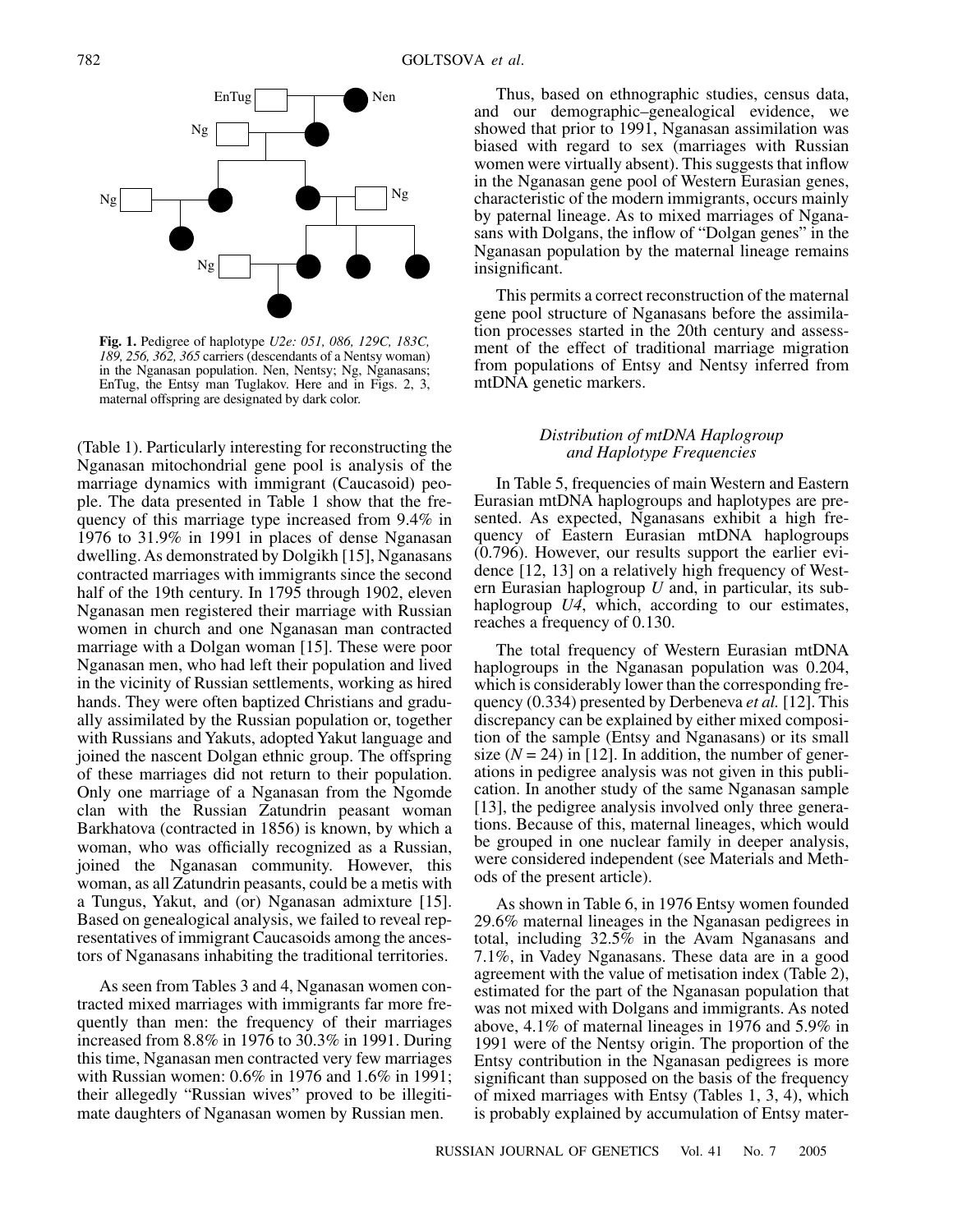| Husband          |                  | Total     |               |          |            |             |
|------------------|------------------|-----------|---------------|----------|------------|-------------|
| (ethnicity)      | <b>Nganasans</b> | Entsy     | <b>Nentsy</b> | Dolgans  | immigrants | $(n = 170)$ |
| <b>Nganasans</b> | 70.6             | $5.3****$ | $1.2**$       | 4.7      | $0.6***$   | 82.4        |
| Entsy            | $2.4***$         | 0         | 0             | 0        | 0          | 2.4         |
| Nentsy           | $1.2**$          | 0         | 0             | 0        | 0          | 1.2         |
| Dolgans          | 5.3              |           | 0             | 0        | 0          | 5.3         |
| Immigrants       | 8.8              |           | $\theta$      | $\Omega$ | 0          | 8.8         |
| Total            | 88.2             | 5.3       | 1.2           | 4.7      | 0.6        | 100.0       |

**Table 3.** Marriage structure of Avam Nganasans (total for Ust'-Avam and Volochanka), 1976 (marriage proportion \* in the total number, %)

 \* Including marriages (and women with illegitimate children) with first-generation Entsy–Nganasans, Dolgans–Nganasans, Nentsy– Nganasans metises.

 \*\* All Nentsy (four individuals) are offspring of one man; of them, three are full sibs by Nganasan mother and Nentsy father, and one is a half-sib by father (with a Nentsy mother).

 \*\*\* A single short marriage of a Nganasan man with a Russian woman. After divorce, the woman left the region with the single child of this marriage.

\*\*\*\* 13 individuals attributed to Entsy are representatives of nine paternal Entsy lineages and nine maternal lineages; of the latter, six are Entsy and three are Nganasan.

**Table 4.** Marriage structure of Avam Nganasans (total for Ust'-Avam and Volochanka), 1991 (marriage proportion\* in the total number, %)

| Husband<br>(ethnicity) |           | Total   |               |         |            |             |
|------------------------|-----------|---------|---------------|---------|------------|-------------|
|                        | Nganasans | Entsy   | <b>Nentsy</b> | Dolgans | immigrants | $(n = 188)$ |
| <b>Nganasans</b>       | 42.5      | 1.6     | 0.5           | 5.9     | $1.6**$    | 52.1        |
| Entsy                  | 2.1       | 0.0     | 0.0           | $0.05*$ | 0.0        | 2.6         |
| Nentsy                 | 1.1       | 0.0     | 0.0           | 0.0     | 0.0        | 1.1         |
| Dolgans                | 10.1      | $0.05*$ | $0.05*$       | 0.0     | 0.0        | 11.2        |
| Immigrants             | 30.3      | $1.6*$  | 0             | $1.1*$  | $\theta$   | 33.0        |
| Total                  | 86.2      | 3.25    | 0.55          | 7.05    | 1.6        | 100.0       |

 \* Including marriages (and women with illegitimate children) with first-generation Entsy–Nganasans, Dolgans–Nganasans, Nentsy–Nga nasans metises.

\*\* Illegitimate daughters of Nganasan women by immigrant men.

nal lineages in the Nganasan pedigrees owing to permanent marriages with Entsy women in the past.

It is of interest to compare frequencies of mtDNA haplogroups in Nganasan proper (the lineages whose founders were Nganasans) and Entsy–Nentsy (the founder was a Entsy or a Nentsy woman) maternal Nganasan lineages (Table 5). The frequency of Western Eurasian haplogroups in the Nganasan lineages proper was 0.152, whereas in the Entsy–Nentsy lineages, it was almost twofold higher (0.286). The greatest contribution in these differences was made by subhaplogroups *U2, U5*, and haplogroup *T,* which are completely absent in the Nganasan maternal lineages. The frequencies of the Eastern Eurasian mtDNA haplogroups in the both lineages are slightly different (0.848 and 0.714, respectively). However, the differences between individual haplogroups are more pronounced. Subhaplogroup *D4* occurred only in the Entsy (0.238) lineages and haplogroup *A*, only in Nganasan (0.121) lineages. All these differences are statistically nonsignificant because of the small sample size. However, this sample is based on blood specimens of 280 Nganasans from the settlements of Ust'-Avam and Volochanka, including children from these settlements living in a boarding school in the town of Dudinka. In all, this sample represents 41.7% of all Nganasans living in these settlements and covers 87.1% of maternal lineages, for which at least one descendant was alive by 2000. Thus, using traditional methods of mathematical statistics in small isolated populations, in which individuals are related in many generations, is not efficient and leads to a contradiction: the deeper the pedigree analysis, the higher the significance of identification of independent (unrelated) maternal lineages, but the smaller the sample size (the number of maternal lineages). In view of this, we considered the differences detected as being worth further examination and con-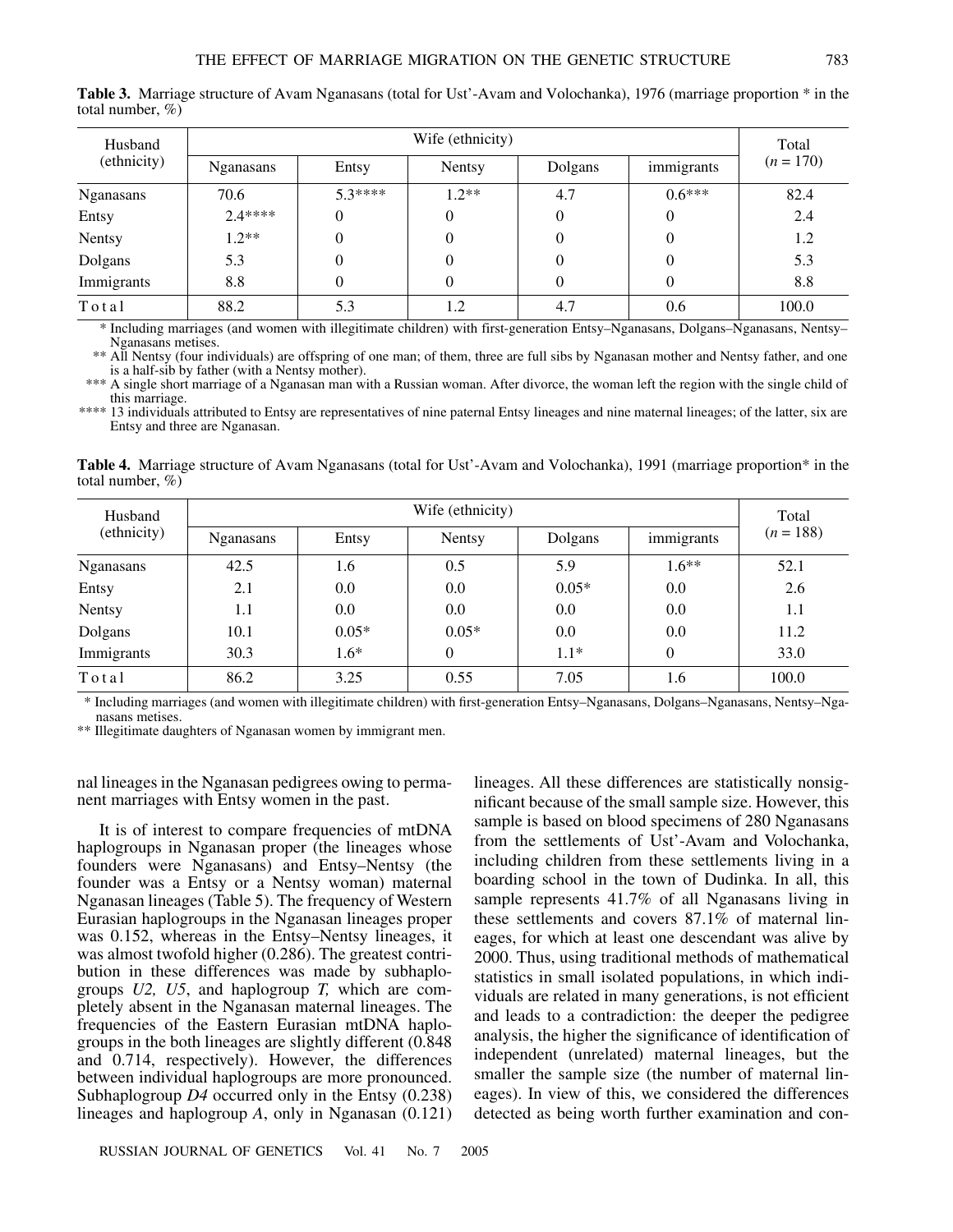|                          | Table 5. Distribution of mtDNA haplotype and haplogroup frequencies in the Avam Nganasan population, 2000 |                            |                        |                                   |                                            |                                                    |
|--------------------------|-----------------------------------------------------------------------------------------------------------|----------------------------|------------------------|-----------------------------------|--------------------------------------------|----------------------------------------------------|
|                          |                                                                                                           | Number of ma-              |                        |                                   | Haplogroup frequency                       |                                                    |
| Haplogroup               | Haplotype (HVS-1)                                                                                         | ternal lineages $(n = 54)$ | Haplotype<br>frequency | population in total<br>$(n = 54)$ | Nganasan maternal<br>lineages ( $n = 33$ ) | ternal lineages $(n = 21)$<br>Entsy and Nentsy ma- |
| Western Eurasian (total) |                                                                                                           | $\mathbf{I}$               |                        | 0.204                             | 0.152                                      | 0.286                                              |
| こ                        |                                                                                                           | $\sigma$                   |                        | 0.167                             | 0.121                                      | 0.238                                              |
| U4<br>Including:         |                                                                                                           | $\overline{r}$             |                        | 0.130                             | 0.121                                      | 0.143                                              |
|                          | 134, 356                                                                                                  | 4                          | 0.074                  |                                   |                                            |                                                    |
|                          | 189, 356                                                                                                  | $\mathfrak{c}$             | 0.056                  |                                   |                                            |                                                    |
| U2e                      | 051, 086, 129C, 183C, 189, 256, 362, 365                                                                  |                            | 0.018                  | 0.018                             | 0.000                                      | 0.048                                              |
| U5                       | 172, 189, 270                                                                                             |                            | 0.018                  | 0.018                             | 0.000                                      | 0.048                                              |
| $\mathord{\vdash}$       | 126, 163, 186, 189, 261, 294                                                                              |                            | 0.018                  | 0.018                             | 0.000                                      | 0.048                                              |
| Н                        | CRS                                                                                                       | $\overline{\phantom{0}}$   | 0.018                  | 0.018                             | 0.030                                      | 0.000                                              |
| Eastern Eurasian (total) |                                                                                                           | $\boldsymbol{3}$           |                        | 0.796                             | 0.848                                      | 0.714                                              |
| $\cup$                   |                                                                                                           | $\overline{18}$            |                        | 0.333                             | 0.394                                      | 0.238                                              |
| Including:               | 093, 223, 298, 327                                                                                        | 5                          | 0.093                  |                                   |                                            |                                                    |
|                          | 093, 129, 223, 298, 327                                                                                   | $\sim$                     | 0.037                  |                                   |                                            |                                                    |
|                          | 148, 223, 288, 298, 327                                                                                   | $\mathbf{\Omega}$          | 0.167                  |                                   |                                            |                                                    |
|                          | 223, 260insA, 298, 311, 327                                                                               |                            | 0.018                  |                                   |                                            |                                                    |
|                          | 145, 171, 223, 298, 327, 344, 357                                                                         |                            | 0.018                  |                                   |                                            |                                                    |
| N                        | 129, 185, 223, 224, 260, 298                                                                              | $\mathcal{L}$              | 0.037                  | 0.037                             | 0.000                                      | 0.095                                              |
| D                        |                                                                                                           | $\overline{15}$            |                        | 0.278                             | 0.242                                      | 0.333                                              |
| Including:               | 223, 362                                                                                                  | 7                          | 0.130                  | 0.167                             | 0.212                                      | 0.095                                              |
|                          | 223, 362, 368                                                                                             |                            | 0.018                  |                                   |                                            |                                                    |
|                          | 170, 223, 362                                                                                             |                            | 0.018                  |                                   |                                            |                                                    |
| P4                       |                                                                                                           | 5                          |                        | 0.093                             | 0.000                                      | 0.238                                              |
|                          | 223, 319, 362                                                                                             | 4                          | 0.074                  |                                   |                                            |                                                    |
|                          | 093, 223, 239, 243, 319, 362                                                                              |                            | 0.018                  |                                   |                                            |                                                    |
| D5                       | 172, 182C, 183C, 189, 223, 266, 362                                                                       |                            | 0.018                  | 0.018                             | 0.030                                      | 0.000                                              |
| G2a                      | 086, 172, 223, 227, 278, 362                                                                              | $\epsilon$                 | 0.056                  | 0.056                             | 0.061                                      | 0.048                                              |
| ₹                        | 223, 227C, 230, 256, 290, 311, 319                                                                        | 4                          | 0.074                  | 0.074                             | 0.121                                      | 0.000                                              |
| Υ                        | 126, 189, 231, 266                                                                                        |                            | 0.018                  | 0.018                             | 0.030                                      | 0.000                                              |

÷ J. ž  $\overline{\phantom{a}}$ J. J. J.  $\frac{1}{2}$ ÷  $\frac{1}{7}$  $\frac{1}{2}$ أبي.<br>أ DNI A  $\overline{a}$ ÷  $\frac{1}{2}$  $\ddot{\tilde{c}}$ 

RUSSIAN JOURNAL OF GENETICS Vol. 41 No. 7 2005

784

GOLTSOVA *et al*.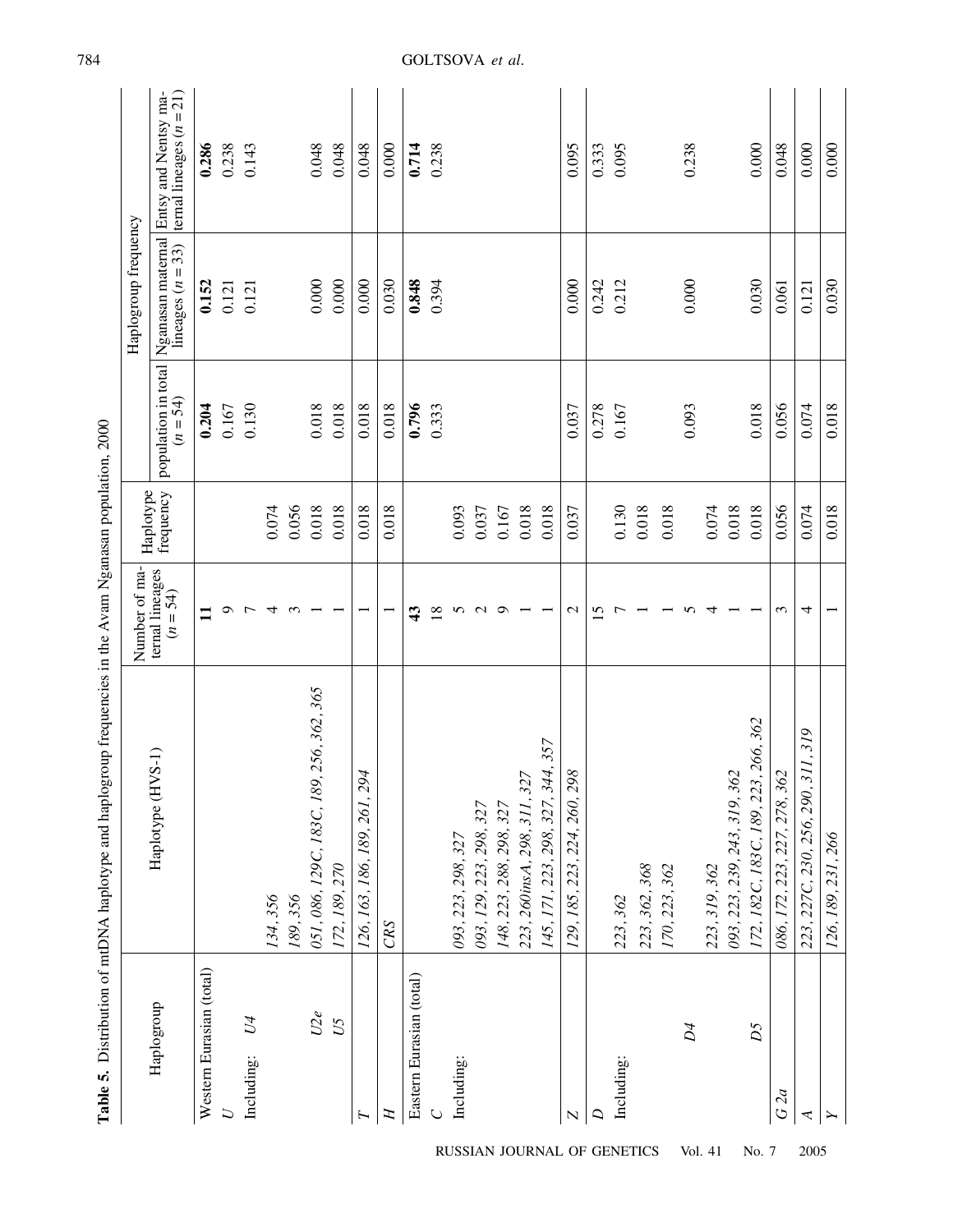| Maternal lineages<br>(from pedigrees)* | Avam Nganasans<br>$(n = 83)$ | Vadey Nganasans<br>$(n = 28)$ | Total for population<br>$(n = 98)$ |
|----------------------------------------|------------------------------|-------------------------------|------------------------------------|
| Nganasan                               | 63.9                         | 89.3                          | 66.3                               |
| Entsy                                  | 32.5                         | 7.1                           | 29.6                               |
| Nentsy                                 | 3.6                          | 3.6                           | 4.1                                |
| Entsy + Nentsy                         | 36.1                         | 10.7                          | 33.7                               |
| Lineages descending from immigrants    | 0.0                          | 0.0                           | 0.0                                |
| Total                                  | 100.0                        | 100.0                         | 100.0                              |

**Table 6.** Distribution of maternal lineages in the population of Avam (Ust'-Avam, Volochanka) and Vadey (Novaya) Nganasans according to ethnicity in 1976–1978 (%)

\* Dolgan maternal lineages are not included, because marriages of Nganasans with Dolgan women were extremely rare before 1966, constituting 4.7% and 5.9% of all Nganasan marriages respectively in 1976 and 1991, respectively.

ducted genealogical analysis of individual carriers of HVS-1 mtDNA haplotypes.

## *Genealogical Analysis at Individual mtDNA Haplotypes (HVS-1)*

It was established that out of seven maternal lineages carrying the most common Western Eurasian haplogroup *U4*, only three (with mtDNA haplotypes *U4: 189, 356* and *134, 356*) ascend to Entsy. Both haplotypes occur both in Entsy and in Nentsy lineages, which is confirmed by the absence of differences in the *U4* subhaplogroup frequency between them (Table 5). Apparently, this is explained by an ancient origin of this subhaplogroup and its wide distribution not only among Samodians but also in other peoples, primarily in those belonging to the Ural linguistic family [27, 28]. This does not permit to differentiate the effect of relatively late Entsy migrations from other events preceding the ethnic history of Nganasans. At the same time, haplotype *U4: 134, 356* occurs not only in Nganasans, but also in Dolgans (our unpublished data), which, at the first glance, is not consistent with the late onset of the aforementioned Nganasan mixing with Dolgans (second half of the 20th century). However, ethnographic sources recorded a practice of marrying Nganasan young women to Zatundrin peasants as well as residence of Nganasan orphans in their families, which, in their turn, since the late 18th century participated in forming the Dolgan ethnic group [15]. For instance, in the 1796 census record of Avam Samoeds (Nganasans), we have found an item on two young women from Nganasan families that were married to the Zatundrin peasant Andreyan Turkin and bourgeois Gavrila Aksenov. These family names are currently quite common in Dolgans, including those in mixed marriages with bourgeois. Thus, the observed similarity with Dolgans in haplotype *U4: 134, 356* may be explained by a unidirectional in the past migration of Nganasan young women and girls to the Dolgan ancestors.

Haplotype *U2e: 051, 086, 129C, 183C, 189, 256, 362, 365* is represented in Nganasans by a single maternal lineage ascending in generation 5 (late 19th century) to a Nentsy woman (Fig. 1). Her daughters from the marriage with the Tundra Entsy Tuglakov, which were considered Entsy by their father, married Nganasan men. The pedigree of this maternal lineage demonstrates a pathway of indirect transfer of the given Western Eurasian mtDNA haplotype from the Nentsy population via the Entsy one, in which the Nentsy woman married a Entsy man, to Nganasans, where her daughter married a Nganasan in the late 1930s and her granddaughters also married Nganasan men.

The presence of a single carrier of haplotype *U5: 172, 189, 270* is related to a single migration in the 1950s of the Entsy (by both parents) man Mirnykh Denchuda to the settlement of Volochanka, where he married a Nganasan; although he has six children and five grandchildren, this haplotype will be lost from the population. The pedigree of the single carrier of haplotype *T: 126, 163, 186, 189, 261, 294* ascends to a Forest Nentsy woman Turutina (Fig. 2), who at the brink of the 20th century married a Nganasan. A single maternal lineage bearing haplotype *H: CRS* found in Nganasans could be explained by a sporadic entry of Europeans in the Nganasan population, as was described above on example of the marriage of the Russian woman Barkhatova with a Nganasan. Nevertheless, we could not find Russian ancestors in the pedigree of the carrier of this haplotype (Fig. 3), and this lineage was founded in the sixth generation by a Vadey Nganasan woman.

Thus, the results of the genealogical analysis suggest that the diversity of mtDNA haplotypes, belonging to Western European haplogroups and subhaplogroups *U2, U5*, and *T* in modern Nganasans, is associated with marriage migration from the Entsy population.

As to the Eastern Eurasian mtDNA haplogroups, the main contribution to the differences between Nganasan and Entsy maternal lineages is made by haplotype *D: 223, 319, 362* (subhaplogroup *D4*), recorded only in Entsy–Nentsy maternal lineages, as well as haplotype *D: 172, 182C, 183C, 189, 223, 266, 362* (subhaplogroup *D5*) and haplotype *A: 223, 227C, 230, 256, 290,*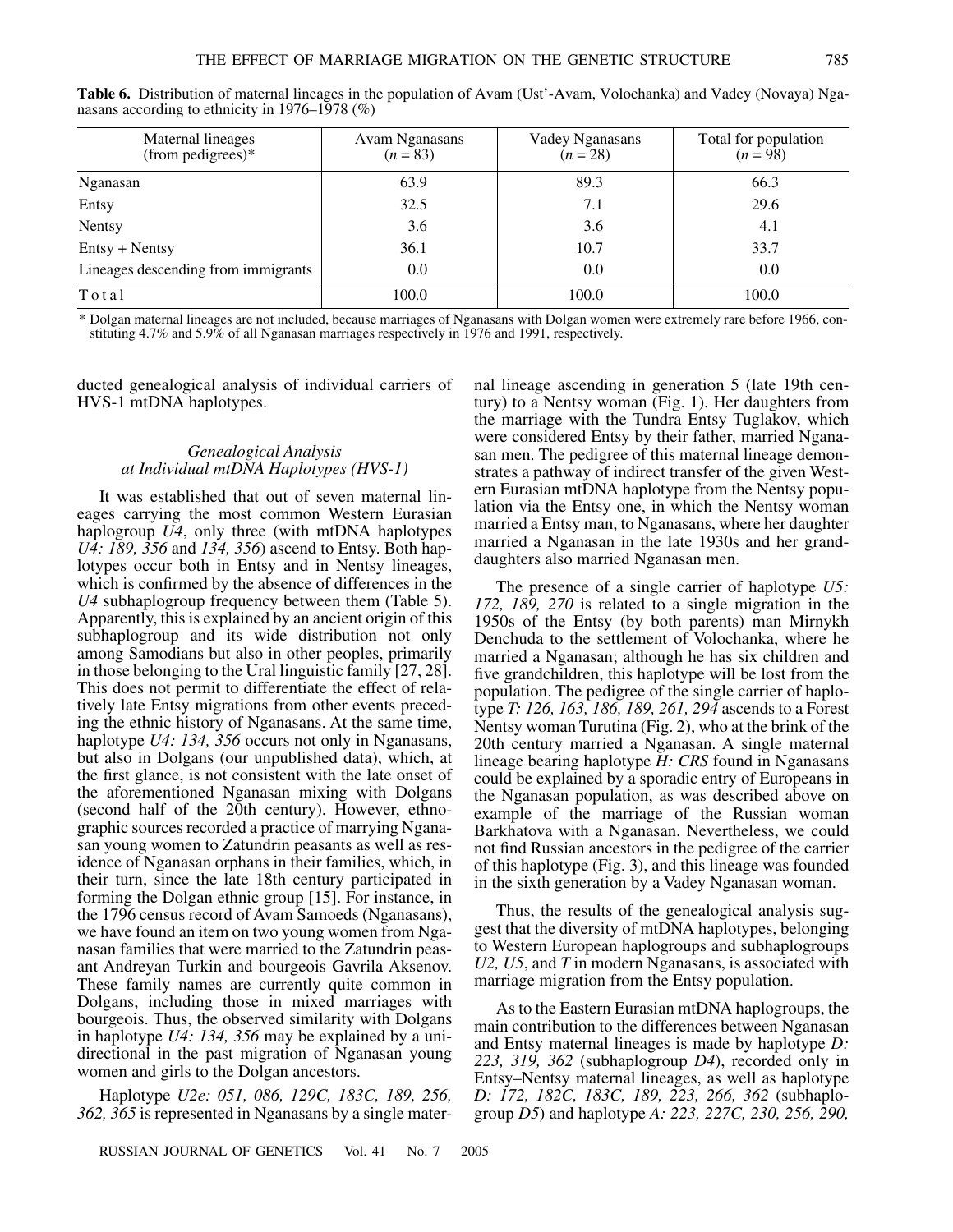

**Fig. 2.** Pedigree of haplotype *T: 126, 163, 186, 189, 261, 294* carriers. EnTur, the Entsy woman Turutina; Ng, Nagnasan; unknown, father unknown.

*311, 319*, which are present only in Nganasan maternal lineages.

Haplotype *A: 223, 227C, 230, 256, 290, 311, 319*, found in four Nganasan maternal lineages, seems to be unique for Siberian peoples. In general, haplogroup *A* ubiquitously occurs in Mongoloid Siberian populations [29–33]. To establish its origin in Nganasans, further study of mtDNA is required in the Vadey Nganasans and Dolgans, as well as in Western groups of Evenks descendants of Tunguses who have contributed to the formation of Nganasans and Dolgans. Haplogroups *D* and *C* in Nganasans are characterized by higher haplotype variety, which is in a good agreement with the data on other Siberian populations: Evenks [29], Tuvinians [30], Khakasses [31], Yakuts [32], and Altaians [33, 34]. The most common haplotypes in Nganasans are *C: 148, 223, 288, 298, 327* (frequency 0.167). Interestingly, the maternal lineages with these haplotypes were founded by Nganasan women as well as by Entsy and Nentsy ones. This indirectly testifies to the existence of a common ethnogenetic substrate for the three Samodian ethnic groups. As to the other *D* and *C* haplotypes, they are distributed among Entsy and Nganasan women in the following way. Haplotype *C: 223, 260insA, 298, 311, 327* ascends to the Forest Entsy woman Silkina, and haplotype *C: 145, 171, 223, 298, 327, 344, 357*, to the Vadey Nganasan woman Kyntuna. Of particular interest are haplotypes *D: 223, 319, 362* and *D: 093,*



**Fig. 3.** Pedigree of haplotype *H: CRS* carriers. EnTur, Entsy man Turutin; EnL, the Entsy man Ledovaiko; VNg, Vadey Nganasan woman; Ng, Nagnasan; unknown, father unknown.

*223, 239, 243, 319, 362* (subhaplogroup *D4*). Five maternal lineages were found, all of which ascend to the Entsy women Turutins, who married Nganasan men in the late 19th century. Thus, the source of these haplotypes in the modern Nganasan population is exactly Forest Entsy women. The total frequency of haplotypes introduced by marriage migration of Entsy and Nentsy women and characteristic only of Entsy–Nentsy maternal lineages (*U2e: 051, 086, 129C, 183C, 189, 256, 362, 365; U5: 172, 189, 270; T: 126, 163, 186, 189, 261, 294; D: 223, 319, 362; D: 093, 223, 239, 243, 319, 362; C: 223, 260insA, 298, 311, 327; Z: 129, 185, 223, 224, 260, 298*) was 0.204, and their number (seven haplotypes) constituted 28.6% of all mtDNA haplotype number in the Nganasan population.

Index of genetic diversity estimated for the Nganasan population from mtDNA haplotype frequencies was 0.935. This value is higher than in Chukchi, Eskimos [35] and Itelmens [36], but lower than in other ethnic groups of Northeastern Asia and those from the Turkic linguistic family [32].

The significance of Entsy–Nentsy marriage migration for the formation of the Nganasan gene pool is confirmed by some results of genealogical analysis of car-

| Genetic markers | <b>Forest Nentsy</b> | Tundra Nentsy | Entsy | <b>Nganasans</b> | Reference    |
|-----------------|----------------------|---------------|-------|------------------|--------------|
| Europeoid       |                      |               |       |                  |              |
| Gm(f; ; b)      | 0.074                |               | 0.032 | 0.008            | [7, 9, 39]   |
| cde             | 0.068                | 0.083         | 0.056 | 0.021            | [8, 37, 40]  |
| Mongoloid       |                      |               |       |                  |              |
| Gm(za; ; 035st) | 0.199                |               | 0.276 | 0.486            | [7, 9, 39]   |
| N <sub>S</sub>  | 0.487                | 0.622         | 0.593 | 0.702            | [11, 37, 38] |
| $F y^a$         | 0.809                | 0.752         | 0.732 | 0.906            | [11, 37, 38] |
| $Hp^2$          | 0.610                | 0.654         | 0.717 | 0.767            | [11, 37, 38] |

**Table 7.** Frequencies of classical Caucasoid and Mongoloid traits in the populations of Nganasans, Entsy, and Nentsy

RUSSIAN JOURNAL OF GENETICS Vol. 41 No. 7 2005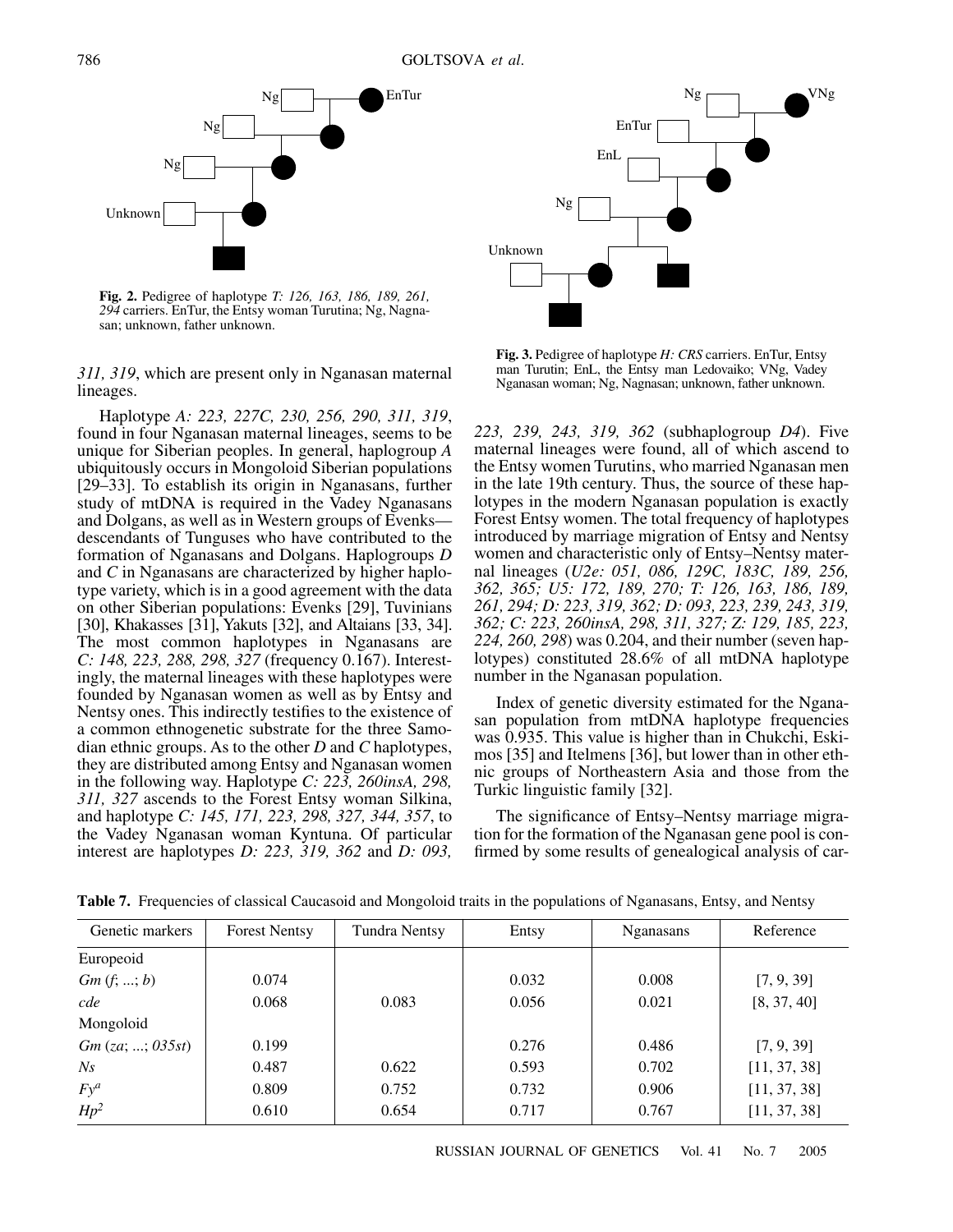riers of classical Caucasoid genetic markers (Table 7). The table shows that, as compared to Nentsy and Entsy, Nganasans have the lowest total frequencies of Caucasoid and the highest frequencies of Mongoloid genetic markers. Earlier, it was demonstrated that a low frequency (0.008) of the "Caucasoid" genotype *Gm* (*f*; ...; *b*) in the Nganasan population was fully explained by the presence of two families carrying this *Gm* haplotype (one of the families was founded by a Entsy, and the other, by a Nentsy woman) [7, 9]. It was also shown that the descendants of the Entsy woman Pil'ko (Fil'ko) were carrying both the Western Eurasian mtDNA subhaplogroup *U4* and haplotype *Gm*(*f*; ...; *b*).

Thus, the results of the integral demographic, genealogical, and molecular–genetic analysis suggest that the mitochondrial gene pool of Nganasans was influenced not only by different ethnic components involved in the population formation, but also by direct or indirect marriage migration of women from neighboring populations of Entsy and Nentsy. Apparently, this explains the relatively high genetic diversity of mtDNA in the Nganasan population. The results of studying the assimilation dynamics of Nganasans by the immigrant populations showed that, in spite of a sharp increase in intensity of this process since the second half of the 20th century, it involves mainly male lineages and thus does not disturb the historically formed genetic diversity of the Nganasan mitochondrial gene pool.

## ACKNOWLEDGMENTS

We thank T.M. Karafet and M. Hammer (Tuson, Arisona, United States) for participation in organizing and conducting the expeditions; Director of the Regional Education Department (town of Dudinka, Taimyr Autonomous Region) I.P. Abros'kina for assistance in collecting the material; A.V. Barkhash for help in processing the demographic data; and I.K. Zakharov for valuable comments on the manuscript.

This study was supported by the Program of the Presidium of the Russian Academy of Sciences "Dynamics of Plant, Animal, and Human Gene Pools" (2004), the expedition grant of the Siberian Division of the Russian Academy of Sciences, and the European Union program "Genomics for the Next Millennium" (grant no. ICA1-CT-2000-70006) awarded to the Estonian Bio-Center (2000–20004 to R. Villems as a contractor).

#### REFERENCES

- 1. Sukernik, R.I. and Osipova, L.P., Distribution of Genetic Variants of Haptoglobin and Transferrin in Some Human Populations of Siberia, *Genetika* (Moscow), 1976, vol. 12, no. 9, pp. 139–143.
- 2. Sukernik, R.I., Goltsova, T.V., Karafet, T.M., *et al.*, Genetic Structure of Taimyr Nganasans (Tavghi), an Isolated Aboriginal Population of Northern Siberia: I. History of the Formation, Erythrocytic and Serum Systems

RUSSIAN JOURNAL OF GENETICS Vol. 41 No. 7 2005

of the Blood, and Isozymes, *Genetika* (Moscow), 1977, vol. 13, no. 9, pp. 1653–1661.

- 3. Sukernik, R.I., Karafet, T.M., and Osipova, L.P., Genetic Structure of Taimyr Nganasans (Tavghi), an Isolated Aboriginal Population of Northern Siberia: II. Analysis of Intrapopulation Variation, *Genetika* (Moscow), 1977, vol. 13, no. 10, pp. 1855–1864.
- 4. Goltsova, T.V. and Sukernik, R.I., Genetic Structure of Taimyr Nganasans (Tavghi), an Isolated Aboriginal Population of Northern Siberia: III. Study of the Population Dynamics, *Genetika* (Moscow), 1979, vol. 15, no. 4, pp. 734–744.
- 5. Goltsova, T.V., Consanguineous Marriages, Inbreeding, and Its Effects in Taimyr Nganasans, *Genetika* (Moscow), 1981, vol. 17, no. 5, pp. 896–905.
- 6. Karaphet, T.M., Sukernik, R.I., Osipova, L.P., and Simchenko, Y.B., Blood Groups, Serum Proteins, and Red Cell Enzymes in the Nganasans (Tavghi), Reindeer Hunters from Taimyr Peninsula, *Am. J. Phys. Anthropol.*, 1981, vol. 56, no. 2, pp. 139–145.
- 7. Osipova, L.P. and Sukernik, R.I., Immunoglobulin Allotypes in Aboriginal Populations of the Taimyr Peninsula, *J. Immunogenet.*, 1983, vol. 10, no. 1, pp. 11–16.
- 8. Sukernik, R.I., Karaphet, T.M., and Osipova, L.P., Distribution of Blood Groups, Serum Markers and Red Cell Enzymes in Two Human Populations from Northern Siberia, *Hum. Hered.*, 1978, vol. 28, no. 5, pp. 321–327.
- 9. Osipova, L.P., Polymorphism of Immunoglobulin Allotypes (Gm System) in Anthropological Isolates of Northern Siberia, *Extended Abstract of Cand. Sci. (Biol.) Dissertation*, Novosibirsk: Inst. Cytol. Genet., 1987.
- 10. Osipova, L.P., Genetic Markers of Immunoglobulins (Gm System) in Estimation of Migration and Mixing in Human Populations of Northern Siberia, *Sib. Ekol. Zh.*, 1994, no. 2, pp. 129–140.
- 11. Sukernik, R.I., Abanina, T.A., Karafet, T.M., *et al.*, Population Structure of Forest Nentsy: I. Distribution of Blood Groups in Six Subpopulations, *Genetika* (Moscow), 1979, vol. 15, no. 2, pp. 327–332.
- 12. Derbeneva, O.A., Starikovskaya, E.B., Volod'ko, N.V., *et al.*, Mitochondrial DNA Variation in the Kets and Nganasans and Its Implications for the Initial Peopling of Northern Eurasia, *Rus. J. Genet.*, 2002, vol. 38, no. 11, pp. 1316–1321.
- 13. Derbeneva, O.A., Analysis of mtDNA Variation in Aboriginal Populations of the Lower Ob' and Enisei Regions (Mansis, Kets, and Entsy/Nganasans), *Extended Abstract of Cand. Sci. (Biol.) Dissertation,* Novosibirsk, 2002.
- 14. State Archive of Krasnoyarskii Krai, f. 160, op. 1, no. 164; f. 910, op. 1, no. 26.
- 15. Dolgikh, B.O., Family Exogamy in Nganasans and Entsy, in *Sibirskii etnograficheskii sbornik IY. Trudy instituta etnografii* (Siberian Ethnographic Book, Issue IV: Proc. Inst. Ethnography), Moscow: Akad. Nauk SSSR, 1962, vol. 78, pp. 197–225.
- 16. Ghanem, N., Lefranc, M.-P., and Lefranc, G., Definition of the RFLP Alleles in the Human Immunoglobulin IGHG Gene Locus, *Eur. J. Immunol.*, 1988, vol. 18, pp. 1059–1065.
- 17. Torroni, A., Schurr, T.G., Yang, C.C., *et al.*, Native American Mitochondrial DNA Analysis Indicates that